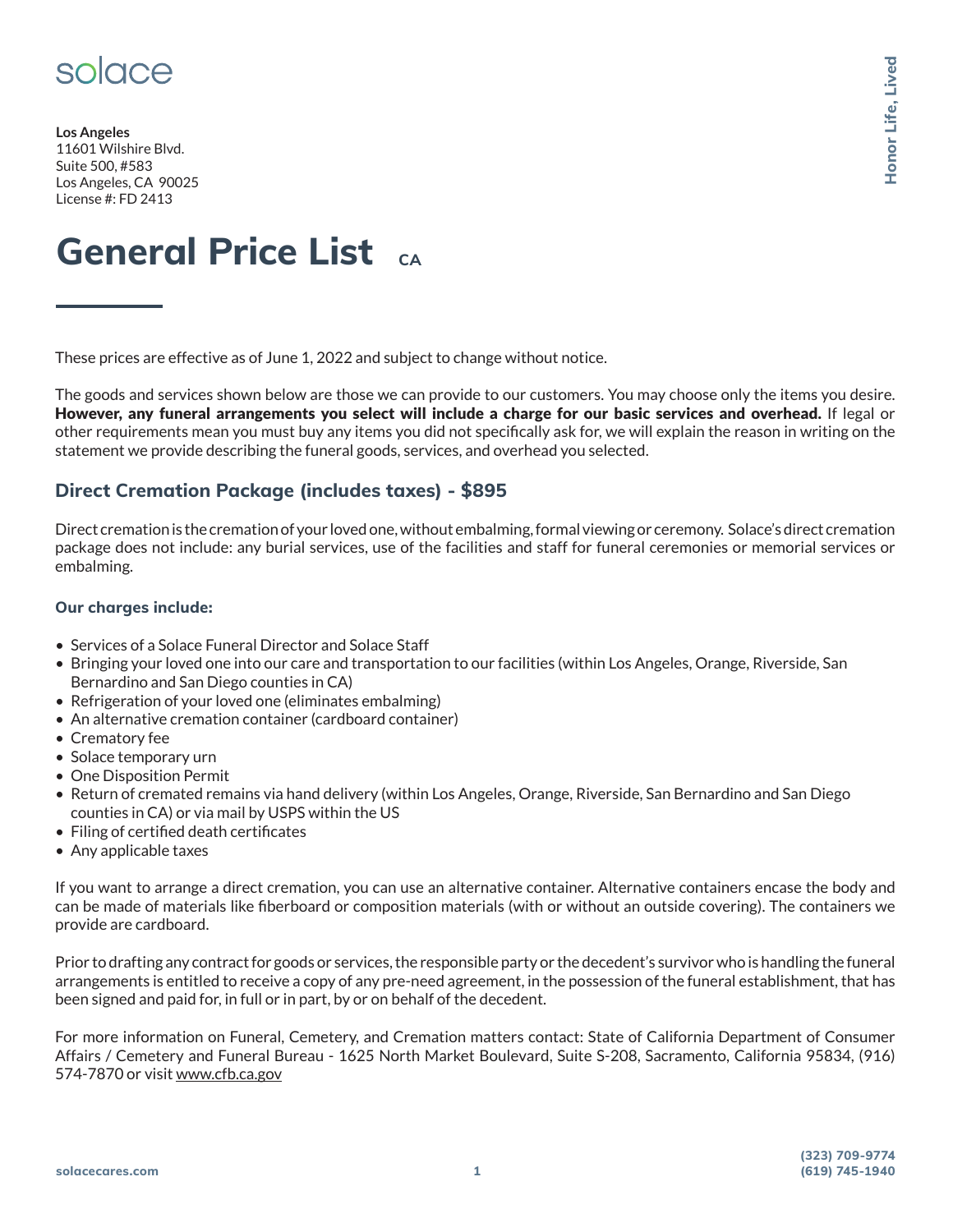### solace

**Los Angeles** 11601 Wilshire Blvd. Suite 500, #583 Los Angeles, CA 90025 License #: FD 2413

# **General Price List CA**

### **Itemized List of Goods and Services**

These prices are effective as of June 1, 2022 and subject to change without notice.

**Services of Solace Funeral Director and Solace Staff………………………………..….…………….............…................…\$495** This fee for our basic services and overhead will be added to the total cost of the funeral arrangements you select. This fee is already included in our charges for direct cremations. This fee includes coordinating all cremation arrangements you select and includes obtaining the necessary authorization and permits, sheltering of remains, registering the death certificate in the county where the death occurred, preparing and filing required notices and obtaining certified copies of the death certificate on your behalf.

| following counties: Los Angeles, Orange, Riverside, San Bernardino and San Diego counties in CA.                 |  |
|------------------------------------------------------------------------------------------------------------------|--|
|                                                                                                                  |  |
| This fee is for the cremation of your loved one.                                                                 |  |
|                                                                                                                  |  |
|                                                                                                                  |  |
| This fee is for the hand delivery (within service area) or mailing of your loved one's ashes via USPS in the US. |  |
|                                                                                                                  |  |
|                                                                                                                  |  |
|                                                                                                                  |  |
|                                                                                                                  |  |
|                                                                                                                  |  |
|                                                                                                                  |  |
|                                                                                                                  |  |
|                                                                                                                  |  |

### **Cash Advance Items**

| *Additional fees may be incurred by state / county Medical Examiner / Coroner offices. These fees will be billed at the same amount paid by Solace. |  |
|-----------------------------------------------------------------------------------------------------------------------------------------------------|--|

#### **Terms of Payment**

Payment is due in full prior to services being rendered. We accept all major credit cards. We also accept verified insurance policy assignments.